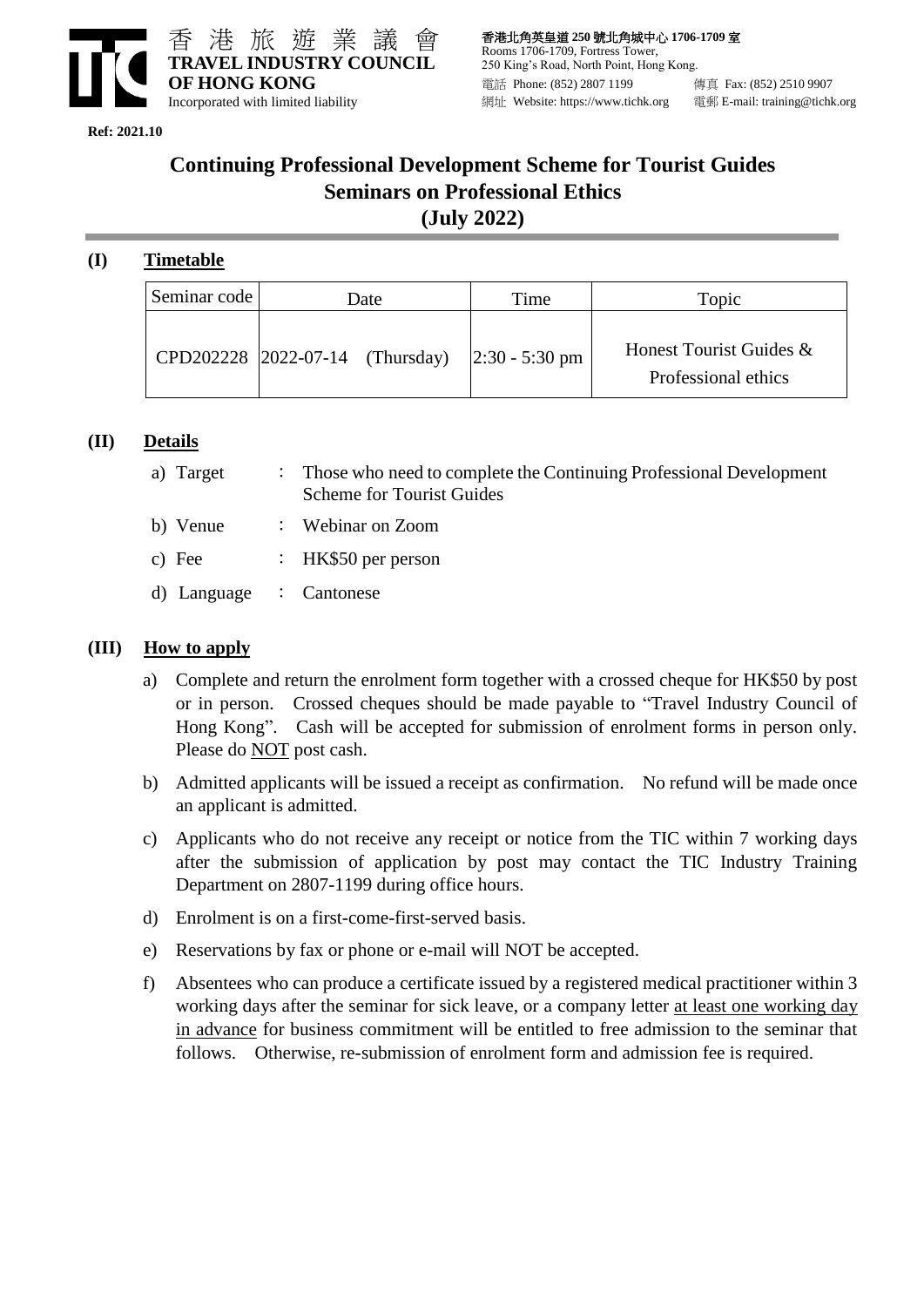

**Ref: 2021.10** 

#### **(IV) Important notes**

- a) Participants attending this seminar will be regarded as having fulfilled one of the three requirements of the 'Continuing Professional Development Scheme for the Tourist Guides': **Professional ethics – specialised seminars or workshops**.
- b) Participants must show their **Tourist Guide Pass / HKID card** for identity verification and registration when attending the seminar.
- c) Participants' every exit and re-entry time of the seminar venue will be recorded. Having left the venue for **over 20 minutes** (including lateness and early leave) will be regarded as being **absent**.
- d) Signing in for others is strictly prohibited. Any illegitimate attendance record will be cancelled and no refund will be made.
- e) Participants are expected to be punctual and stay throughout the seminar. No mobile phone should be used in the seminar venue, and all electronic devices that can emit sound must also be switched **OFF**.

#### **(V) Bad weather arrangements**

- a) When Tropical Cyclone No. 3 or below, or Amber / Red Rainstorm Warning Signal is in force, the seminar will continue as scheduled.
- b) When Tropical Cyclone Pre-No. 8 / No. 8 or above, or Black Rainstorm Warning Signal is in force, the seminar will be postponed.
- c) If Tropical Cyclone Pre-No. 8 / No. 8 or above, or Black Rainstorm Warning Signal is in force when the seminar is in session, the activity will continue until the end.
- d) If Tropical Cyclone Pre-No. 8 / No. 8 or above, or Black Rainstorm Warning Signal is cancelled three hours before the seminar starts, the activity will be held as scheduled.

### **(VI) Terms and conditions for webinar**

- a) All participants are compulsorily required to turn on webcam/front camera on mobile phone throughout the webinar and they will be contacted by the TIC staff if he/she is not seen on webcam/front camera on mobile phone over 5 minutes;
- b) Participants who are late for the webinar, are not seen on webcam/front camera on mobile phone and take early leave from the webinar for 20 minutes in total will be marked absent without refund;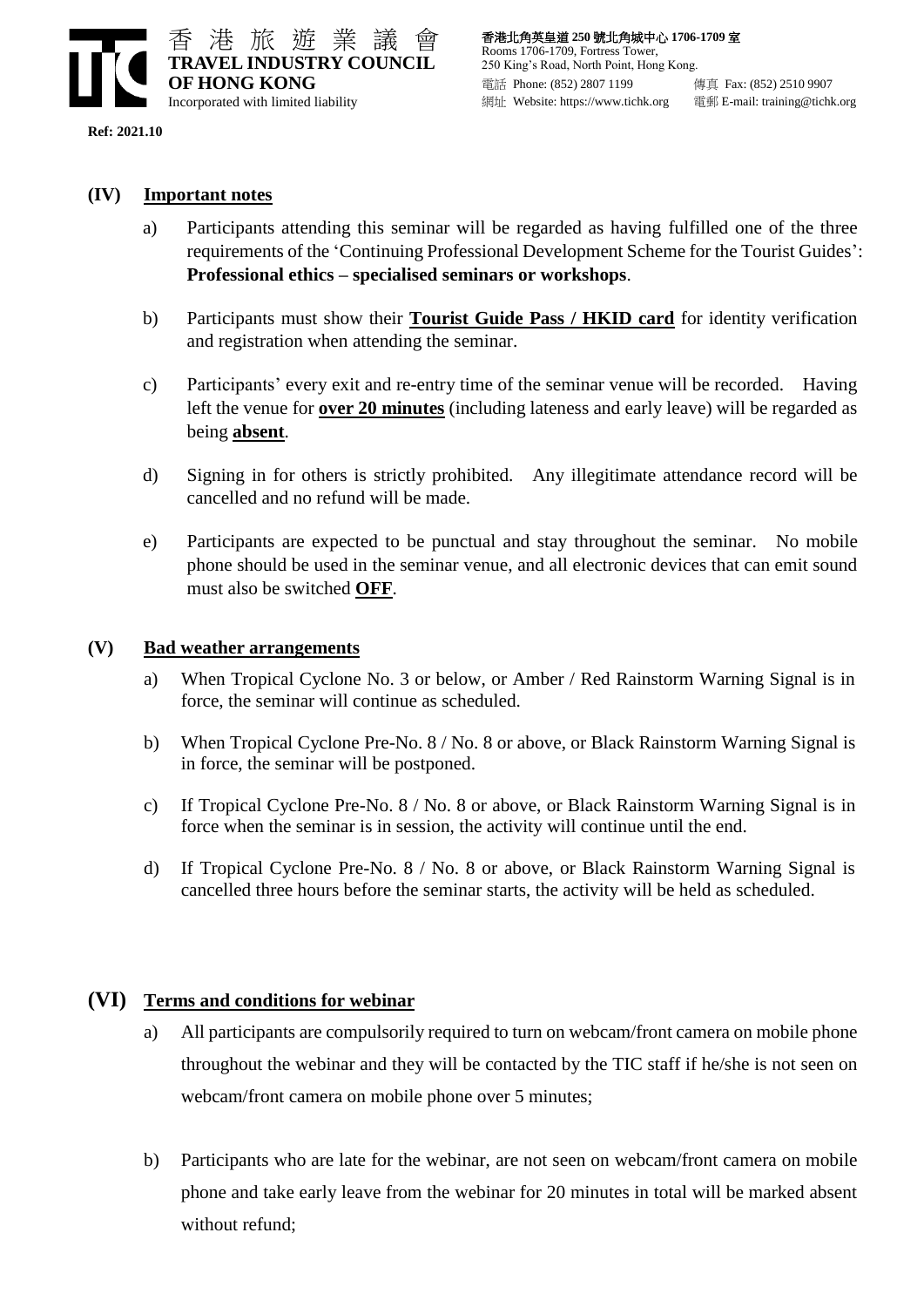

香港北角英皇道 **250** 號北角城中心 **1706-1709** 室 Rooms 1706-1709, Fortress Tower, 250 King's Road, North Point, Hong Kong. 電話 Phone: (852) 2807 1199 傳真 Fax: (852) 2510 9907 網址 Website: https://www.tichk.org 電郵 E-mail: training@tichk.org

**Ref: 2021.10** 

- c) All participants are compulsorily required to rename their login name to his/her full name or TG Pass number for identification when he/she joins the webinar. If he/she finds it difficult to rename his/her login name, he/she must write down his/her full name on a piece of paper and show it to webcam/front camera on mobile phone throughout the webinar;
- d) For the purpose of identification, all participants are strictly prohibited to wear a surgical mask, a hat, a cap, a scarf, sunglasses and anything that cover his/her entire face or part of his/her face throughout the webinar. Impersonation is strictly prohibited. The participant allowing himself/herself to be impersonated will be regarded as being absent from the webinar without refund;
- e) All participants are compulsorily required to set their mobile phones and electronic/communication devices into silent mode before joining the webinar. If a participant's mobile phone and/or electronic/communication device emit any sound during the webinar, for the first time, a verbal warning will be given. The participant will be marked absent from the webinar if his/her mobile phone and/or electronic/communication device emit any sound for the second time;
- f) Roll-call is taken before the start, in the middle, after the break, and at the end of the webinar;
- g) All participants may be requested to raise hands at irregular intervals throughout the webinar to ensure full attendance;
- h) All participants are compulsorily required to attend the webinar in a safe environment. If the TIC finds that a participant attends the webinar in a dangerous environment, such as driving a vehicle, he/she will be regarded as being absent from the webinar without refund;
- i) Except in  $Q \& A$  session, all participants are compulsorily requested to keep quiet and stay attentive throughout the webinar, and comply with the instructions of the TIC staff at all times;
- j) The TIC shall take screenshots of all participants during webinar as attendance record. By participating in the webinar, you consent to being screenshotted, and your images and sounds being recorded by the TIC as attendance record;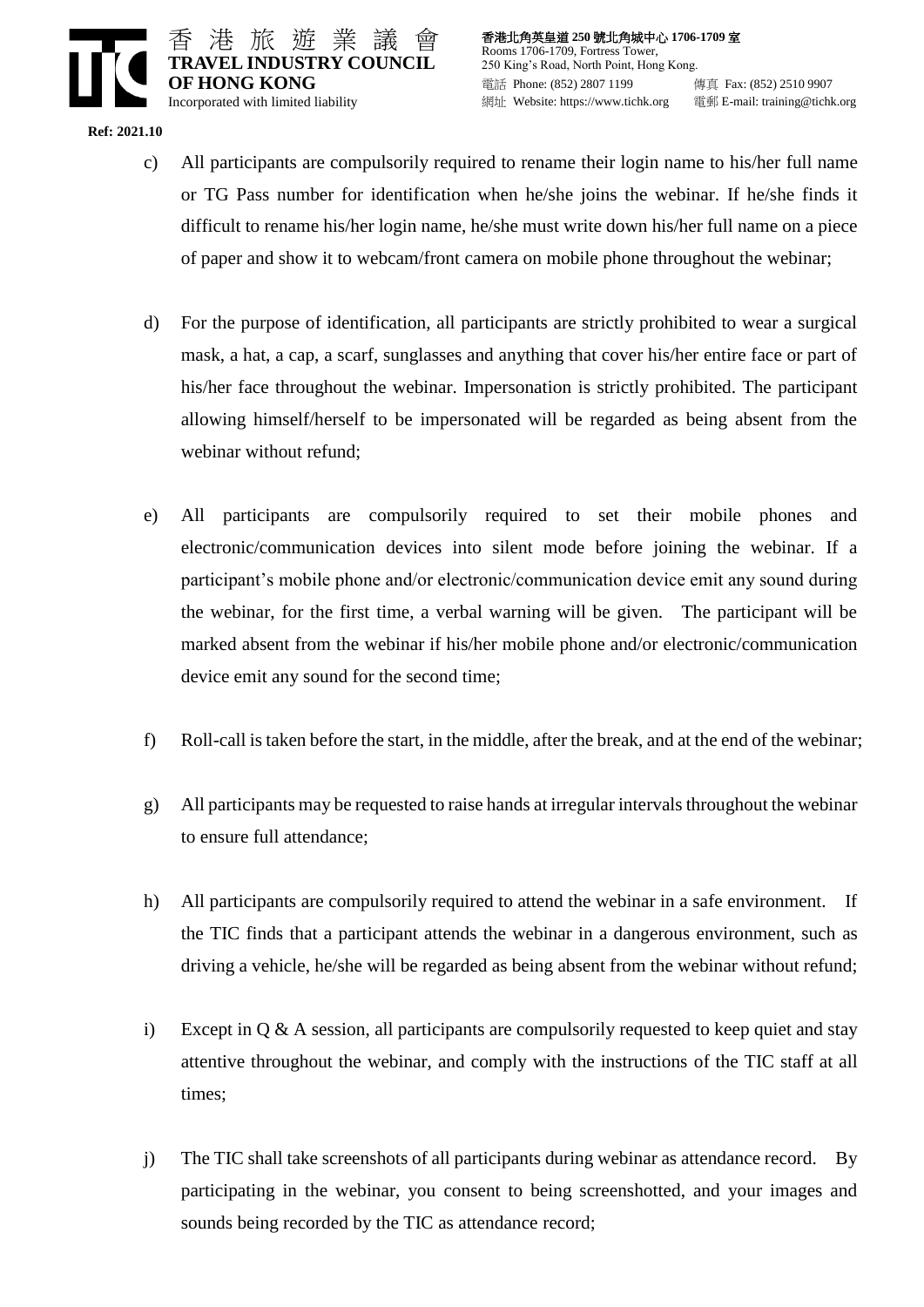**Ref: 2021.10** 

- k) All course content is copyrighted by the TIC or co-organisers and is strictly prohibited to be reproduced, and distributed online and/or offline. The TIC reserves the right to pursue legal action.
- l) All participants are strictly prohibited to take screenshots, photo, audio and video recording, and distribute these images, audio and video recording online and/or offline. The TIC reserves the right to pursue legal action;
- m) The TIC reserves the right to amend at any time and interpret all the above-mentioned terms and conditions without prior notice. In case of any disputes, the decision of the TIC shall be final; and
- n) If there is any inconsistency or conflict between the English and Chinese version of these terms and conditions, the English version shall prevail.

# **Non-compliance with the above-mentioned terms and conditions will be regarded as being absent from the webinar**

#### **(VII) Enquiries**

For any enquiries, please contact the TIC Industry Training Department on 2807-1199 during office hours.

Office hours: Mondays to Fridays 9 am – 1 pm;  $2 \text{ pm} - 5:30 \text{ pm}$ Saturdays, Sundays and public holidays Closed